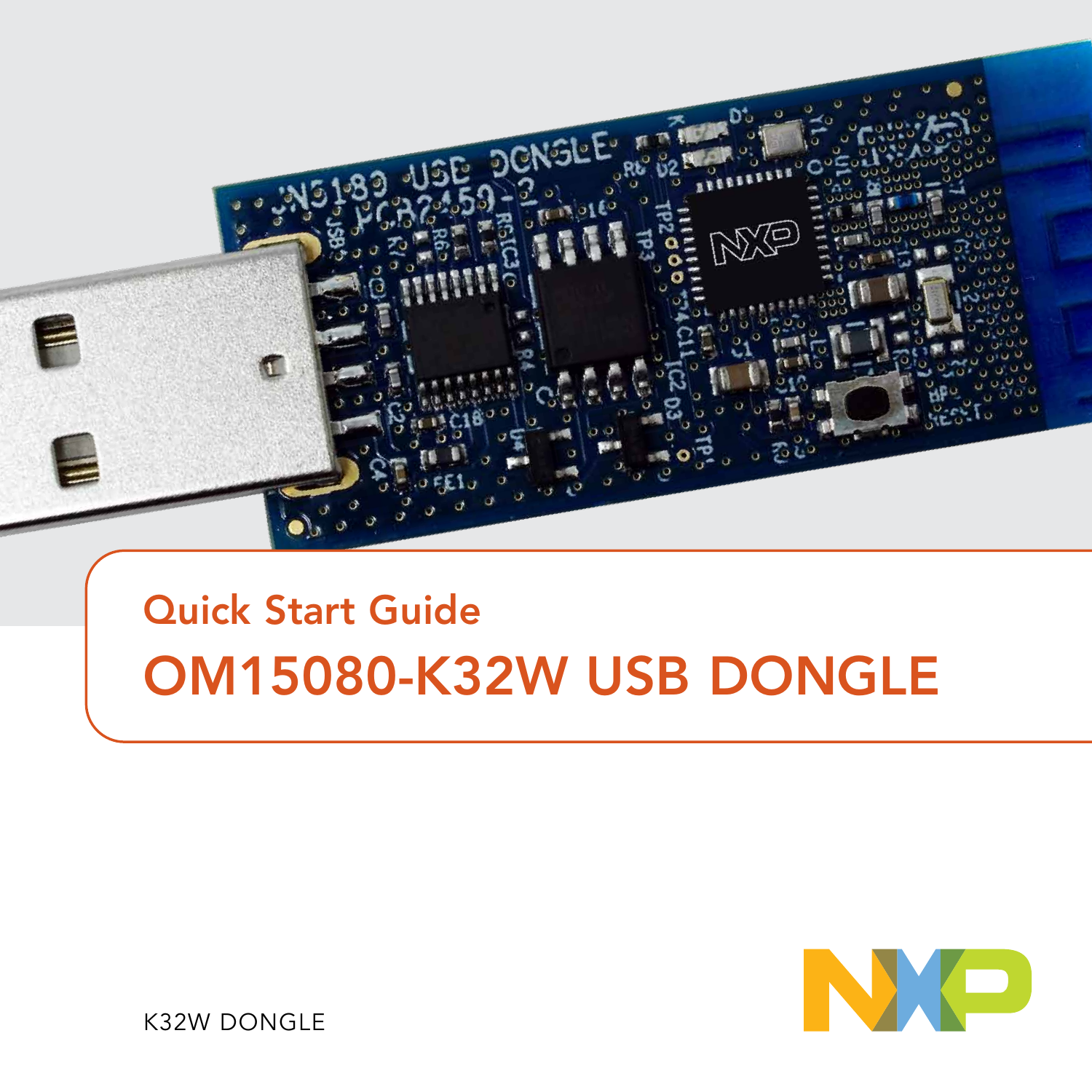## GET TO KNOW THE OM15080-K32W

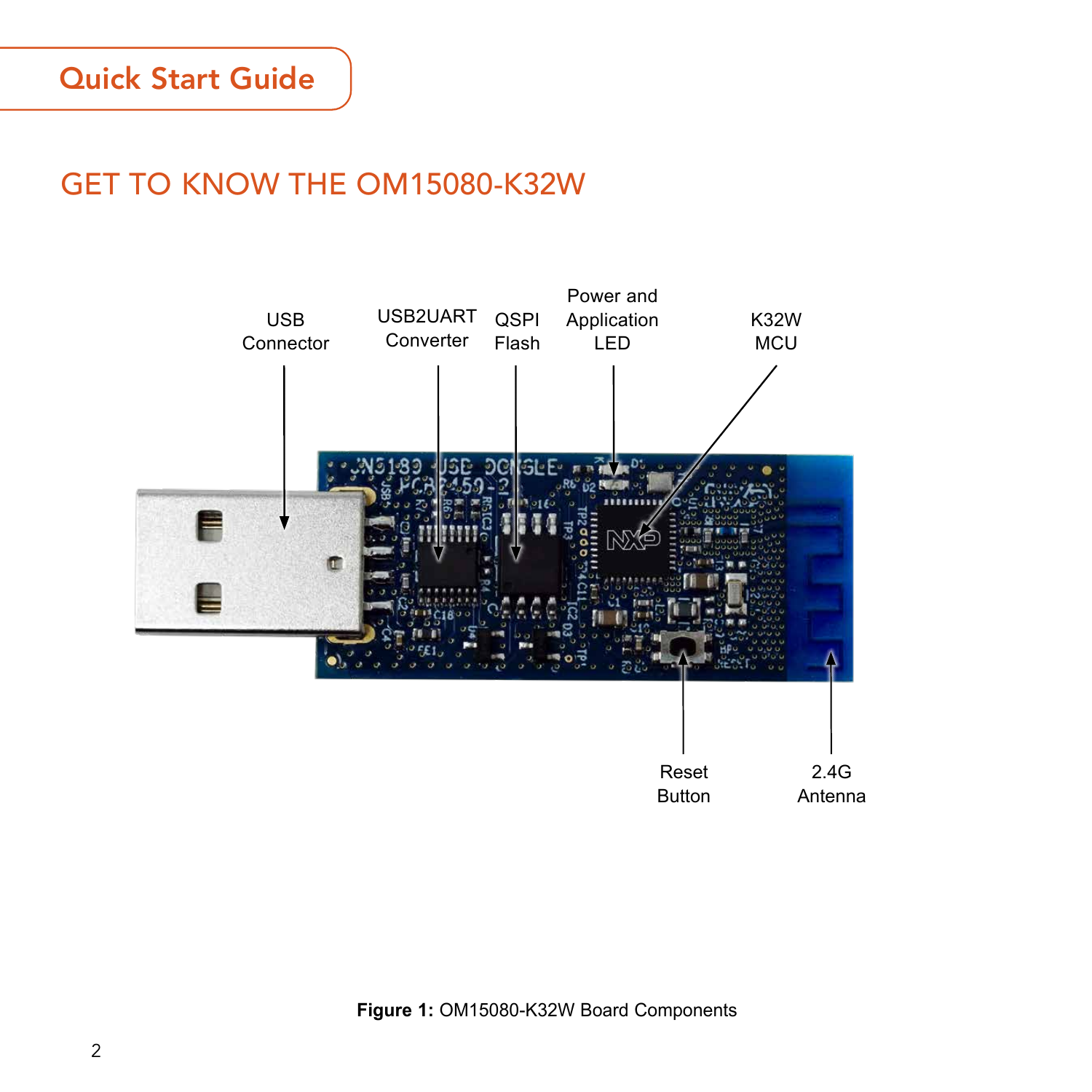#### www.nxp.com

### HOW TO GET STARTED

- 1. Plug in the OM15080-K32W board into a PC. A green power LED and a red application LED will illuminate.
- 2. The OM15080-K32W comes preprogrammed with a Zigbee® and Bluetooth™ Smart® sniffer application.
- 3. Explore more out-of-box demos and download software and tools on [www.nxp.com/OM15080-K32W](http://www.nxp.com/OM15080-K32W).
- 4. Enjoy your design freedom with the OM15080-K32W.